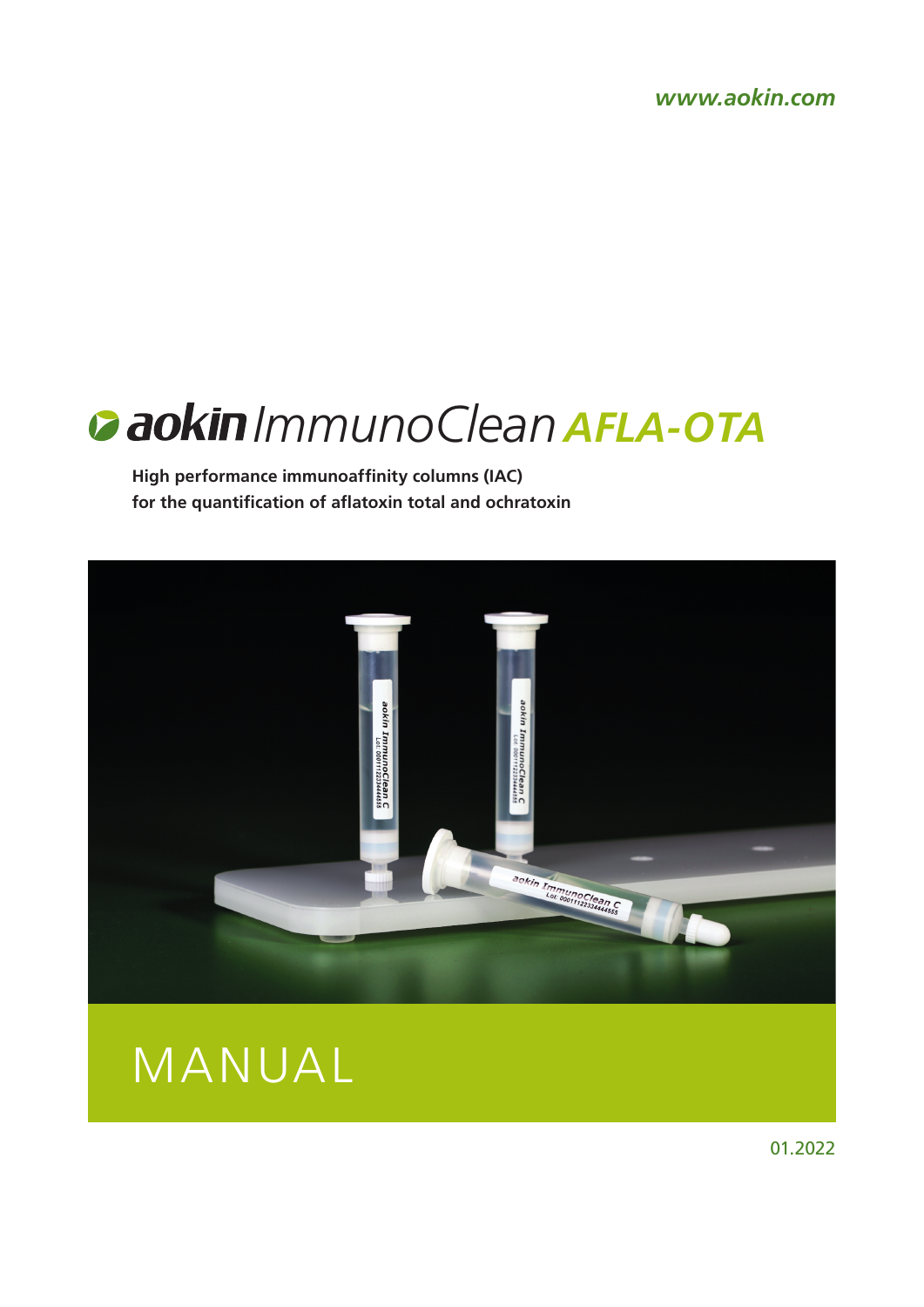

# **High performance immunoaffinity columns (IAC) for the quantification of aflatoxin total and ochratoxin**



# Instructions for use

# **1.1 General information**

*aokinImmunoCleanAFLA*-*OTA* columns are used for quantification of aflatoxin total (B1, B2, G1 and G2) and ochratoxin (A and B) in one step for various sample types.

The methods listed in this manual are intended for customers with HPLC systems.

To measure aflatoxin and ochratoxin levels, samples are prepared by mixing with an extraction solution, followed by blending and filtering. The extract is then applied to the *aokinImmunoClean* column. The columns contain a mix of specific antibodies. The mycotoxin binds to the antibody on the column. The column is then washed to remove impurities of the sample. By passing methanol through the column, the antibody gets denatured and mycotoxin is released. Methanol can then be injected into an HPLC system.

# **1.2 Aflatoxin and ochratoxin**

Aflatoxin (AFLA) is a mycotoxin which is produced by several *aspergillus* species. Aflatoxin exposure produces an acute hepatic necrosis, resulting later in chronic liver problems. Acute hepatic failure is made manifest by hemorrhage, edema, alteration in digestion, and absorption and/or metabolism of nutrients and mental changes and/or coma.

Ochratoxins are mycotoxins which are produced by several *aspergillus* and *penicillium* species. Ochratoxins are considered a human carcinogen. Exposure to ochratoxins through diet can lead to acute toxicity to mammalian kidneys, and may be carcinogenic. In addition ochratoxins affect the immune system.

Mycotoxins are found in many different sample types, especially when samples are stored under wet and humid conditions.

In line with various regulatory laws, it is required to control the contamination in food and feed.

# **1.3 Application**

*aokinImmunoCleanAFLA*-*OTA* columns have been tested and optimized for quantitative measurement of aflatoxin total and ochratoxin in wheat and corn.

*aokinImmunoCleanAFLA*-*OTA* columns can be used with AOAC Official Methods for the measurement in baby food, barley, beer, wine, green coffee and roasted coffee.

PAGE 1

*aokin* AG·Robert-Rössle-Str. 10·13125 Berlin·Germany Tel. +49 30 94 89 21 60·info@aokin.com·www.aokin.com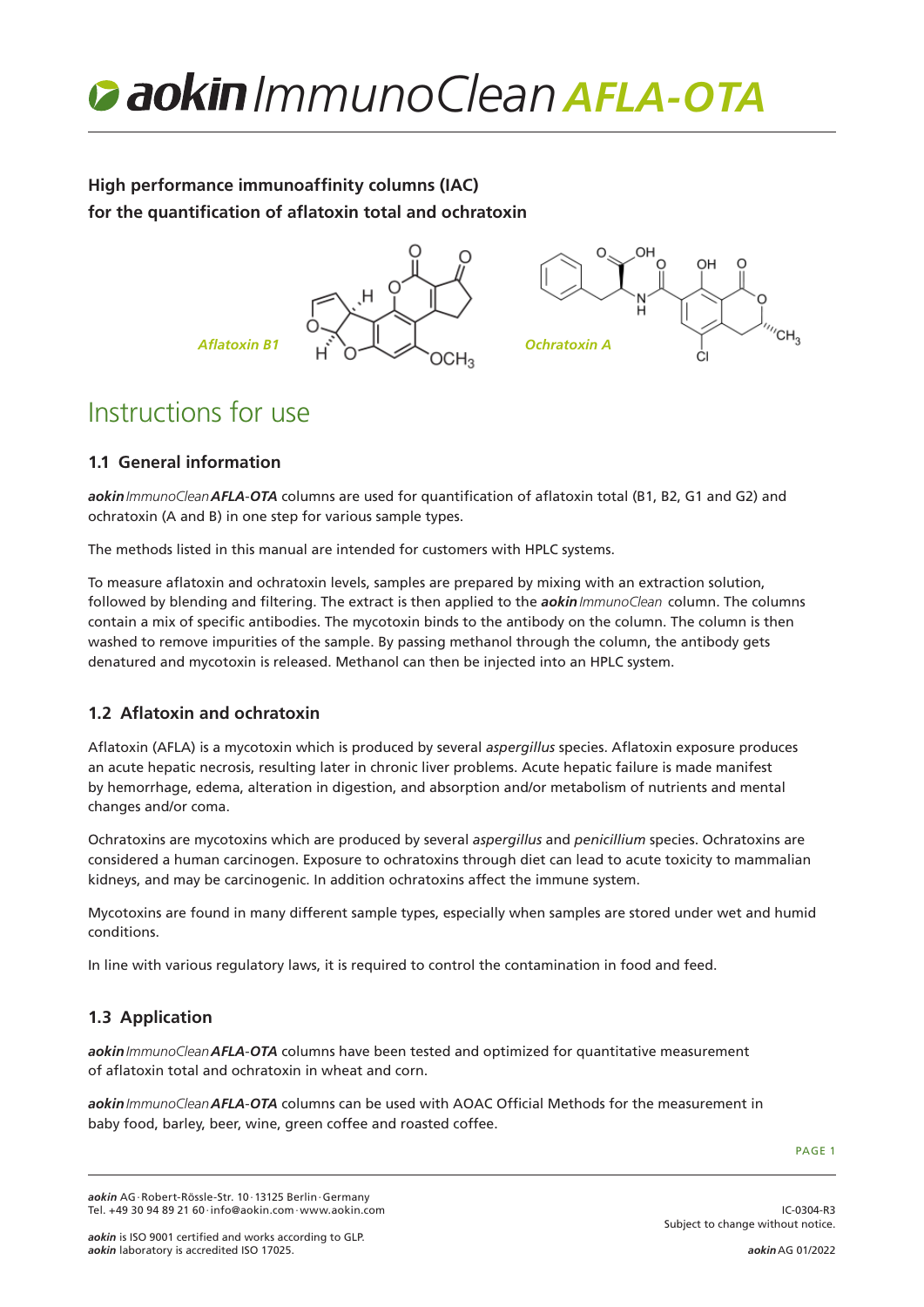They may also be used for testing in soy, silage, hay, peanuts, tree nuts, spices or for a QC of infant food.

For all questions relating to the optimal use of our columns, please contact our experienced technical staff who will be glad to assist you (info@aokin.com).

# **1.4 Limitations, shelf life and storage**

This product has been designed for use with the protocol and reagents described on the following pages. Do not use materials beyond the expiration date. Deviation from these instructions may not yield optimum results. Do not freeze columns or reagents. Do not keep them in the heat. Store at  $2-8$  °C. It is recommended that reagents should be at ambient temperature for usage, best at 18–22 °C.

### **1.5 General recommendation**

- Perform test from beginning to end without interruptions.
- Load sample on column immediately after centrifugation.
- Mix the eluate in the cuvette very well before injecting eluate into HPLC.
- Avoid contact of any test reagents or solutions (such as acetonitrile, methanol or column eluate) with rubber or soft flexible plastic. These materials may leach fluorescence into the sample.
- Maintain a slow and steady flow rate through the *aokinImmunoCleanAFLA*-*OTA* columns (1–2 drops/second) during sample loading.
- Elute the column at a rate of 1 drop for every 2–3 seconds.



## **1.6 Types of columns**

Use of adapters (adapter luer to column; Order no: LB-08-15-05) recommended for attaching a reservoir (luer syringe barrel) to the column.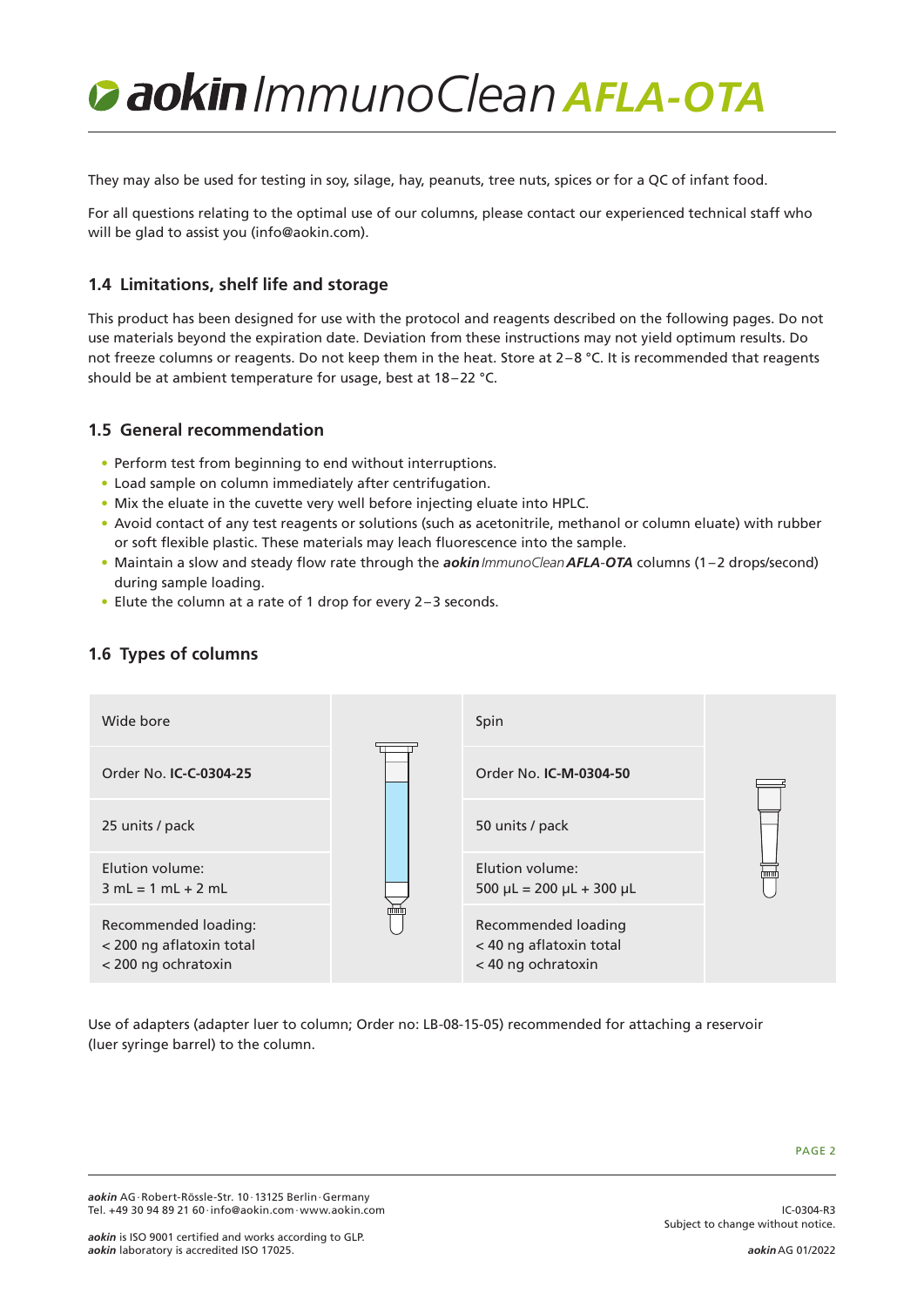# **1.7 Preparation**

# **1.7.1 Cleaning**

All equipment has to be clean and not contaminated with materials that might cause interference with the analysis. All equipment should be washed with a mild detergent solution and then rinsed thoroughly with purified water. This includes glass ware, adapters and syringe barrels used for sample reservoirs. In between assays it is sufficient to rinse with methanol and water. This helps to prevent cross-contamination of samples.

## **1.7.2. Preparation of reagents**

Prepare solutions every week or as needed.

CAUTION: Methanol and acetonitrile and the solutions made thereof are flammable. Keep containers in a safe place and tightly capped when not in use.

**Extraction solvent: Methanol/PBS (80:20 v/v)** Use methanol HPLC grade only. Use 800 mL methanol and 200 mL PBS buffer, mix.

#### **Diluting Buffer: PBS**

8.0 g NaCl, 1.2 g Na<sub>2</sub>HPO<sub>4</sub>, 0.2 g KH<sub>2</sub>PO<sub>4</sub>, 0.2 g KCl, dissolve in approximately 990 mL purified water, adjust pH to 7.0 with concentrated HCl, bring to 1 liter with purified water.

**Wash Buffer: PBS/Methanol (90:10 v/v)** Use 100 mL methanol and 900 mL PBS, mix.

**Methanol for elution** Use HPLC Grade methanol only.

**Tween-20 solutions** *10% Tween-20* Tween 20: 100 mL Purified water: 900 mL Total volume: 1000 mL

*15% Tween-20* Tween 20: 150 mL Purified water: 850 mL Total volume: 1000 mL

#### **HPLC Mobile Phases**

*Methanol/Water (45:55 v/v)* HPLC Grade methanol: 450 mL Purified water: 550 mL Total volume: 1000 mL

*Water/Acetonitrile/Methanol (3:1:1 v/v)* Purified water: 600 mL Acetonitrile: 200 mL HPLC Grade methanol: 200 mL Total volume: 1000mL Solutions should be filtered and degassed before use.

PAGE 3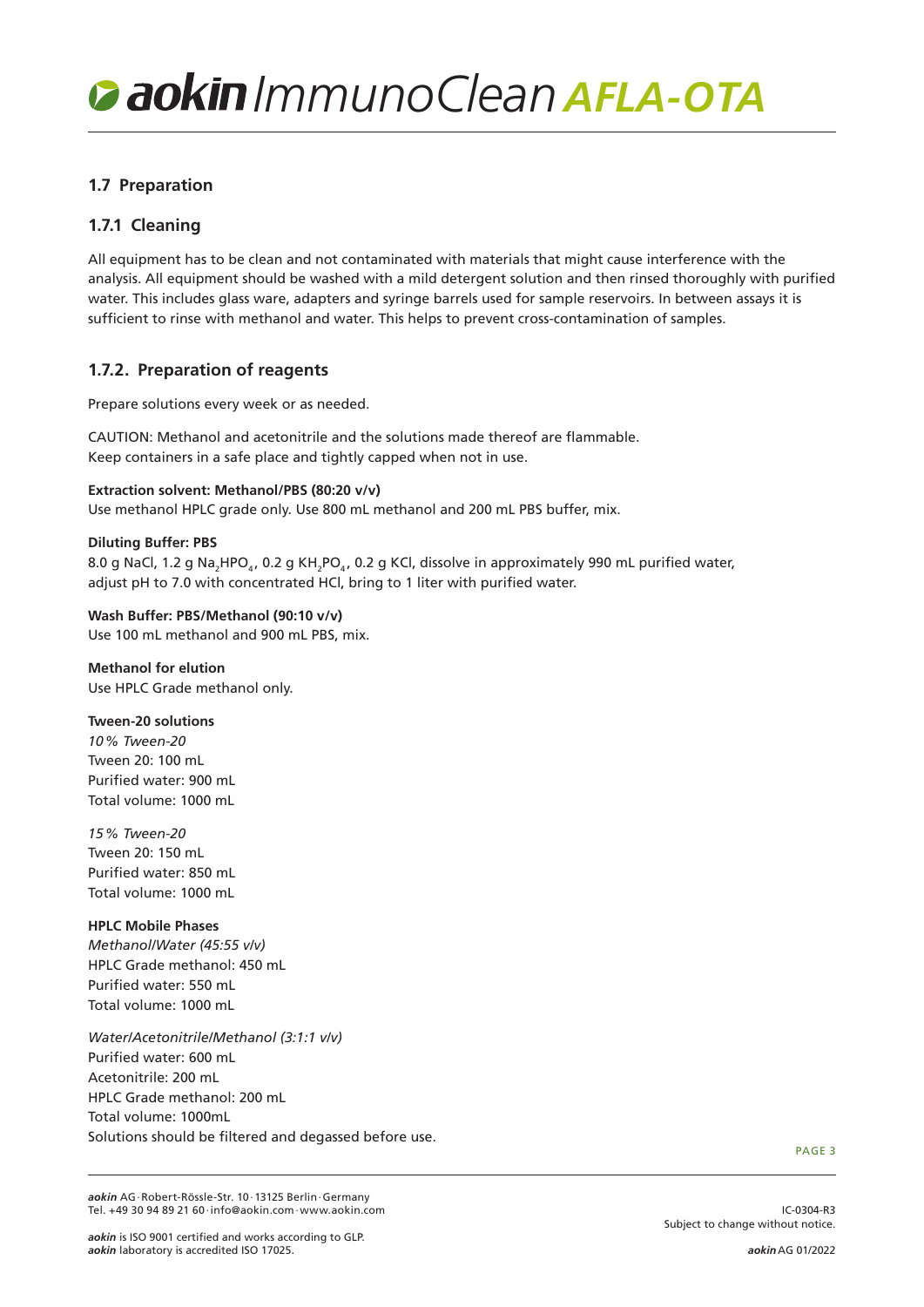

*Iodine solution (0.05%)* Iodine: 0.5 g Methanol: 100 mL Purified water: 900 mL Dissolve iodine in methanol, stirring until completely dissolved. While stirring add purified water. Mix solution for at least 30 minutes. Filter solution through 0.45 micron filter.

*Kobra Cell Mobile Phase* Methanol: 450 mL Purified water: 550 mL Potassium bromide: 119 mg Nitric acid 16M (70%): 7.5 µL

#### **Preparation of spiking solutions**

Prepare a 0.25 ng/µL aflatoxin standard by adding 100 µL of a 2.5 ng/µL aflatoxin standard stock solution to 900µL methanol. Prepare a 0.025 ng/µL aflatoxin standard by adding 100µL of the 0.25ng/µL aflatoxin standard to 900 µL methanol.

#### **Preparing spiking corn with aflatoxin at 25 ppb level**

25 ppb ( $nq/q$ )  $\times$  50 g corn = 1250 ng 1250 ng  $\div$  2.5 ng/uL = 500 µL

Add 500 µL of the 2.5 ng/µL aflatoxin standard to 50 g of aflatoxin-free corn. Allow the spiked sample to dry in a hood for at least 30 minutes before assaying. Alternatively spike directly into the mixture of 50 g corn and 100 mL extraction solvent.

#### **Prepare HPLC standard diluent**

Mixing equal volumes of eluting solution and HPLC quality water.

#### **Prepare HPLC standards for 1g equivalent procedures**

**1.25 ppb**  $\times$  1 g = 1.25 ng 1.25 ng  $\div$  0.025 ng/uL standard = 50 uL 50 µL 0.025 ng/µL standard added to 950 µL methanol

**2.5 ppb**  $\times$  1g = 2.5 ng 2.5 ng  $\div$  0.025 ng/µL standard = 100 µL 100 µL 0.025 ng/µL standard added to 900 µL methanol

**25 ppb**  $\times$  1g = 25 ng 25 ng  $\div$  0.25 ng/µL standard = 100 µL 100 µL 0.25 ng/µL standard added to 900 µL methanol

**50 ppb ×** 1g = 50 ng 50 ng  $\div$  0.25 ng/µL standard = 200 µL 200 µL 0.25 ng/µL standard added to 800 µL methanol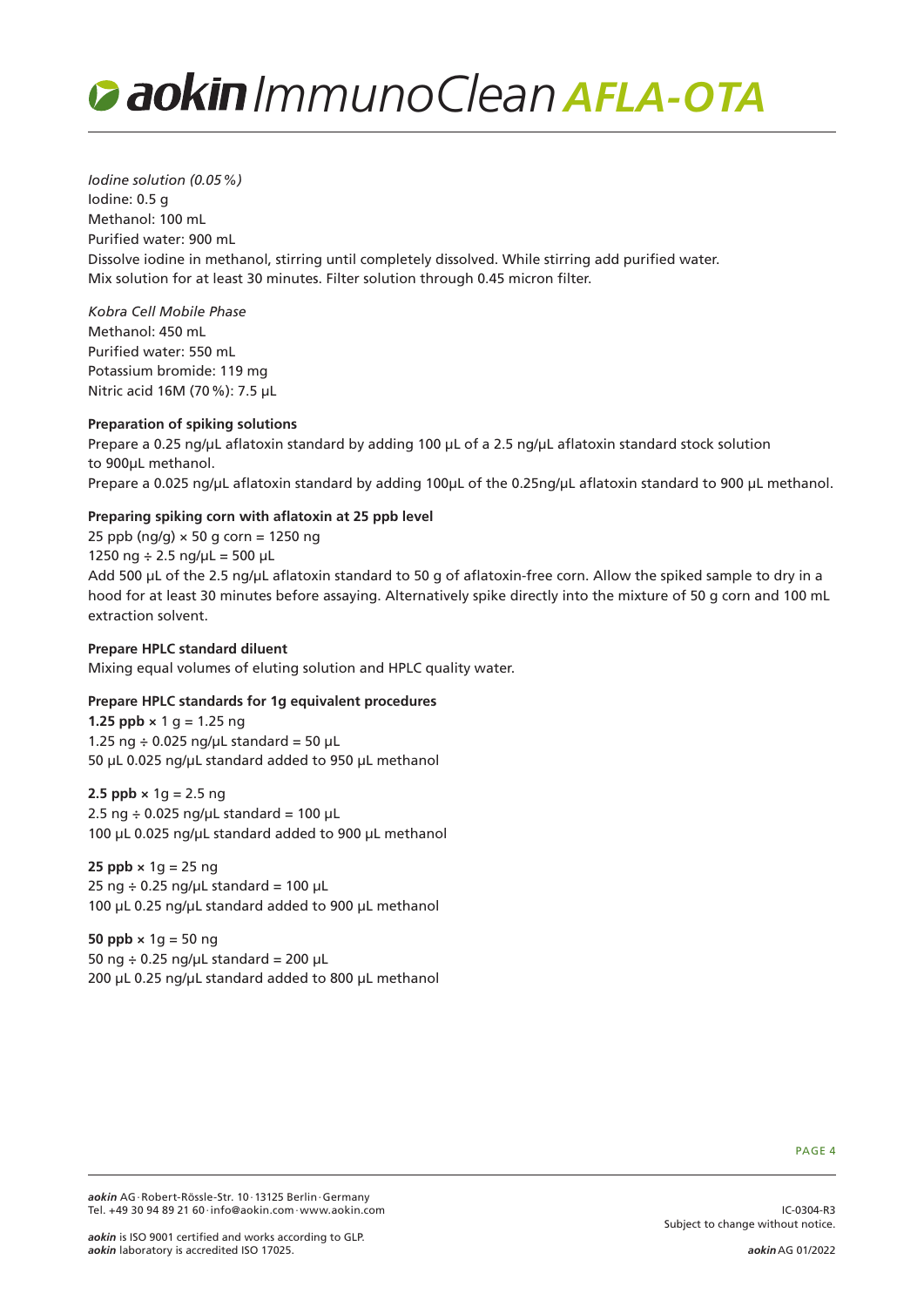# **1.8 Materials required for the sample preparation and the HPLC**

| aokin ImmunoClean C AFLA-OTA                                                       | (IC-C-0304-25, 25 units/pack)       |
|------------------------------------------------------------------------------------|-------------------------------------|
| aokin ImmunoClean M AFLA-OTA                                                       | (IC-M-0304-50, 50 units/pack)       |
| aokin Filter Paper                                                                 | (LB-05-07-100, 100 units/pack)      |
| Glass fiber filters GF/F                                                           | (LB-04-13-GF/F-100, 100 units/pack) |
| Tubes 2 mL                                                                         | (LB-05-05, 500 units/pack)          |
| Tubes 15 mL                                                                        | (LB-05-01-100, 100 units/pack)      |
| Tubes 50 mL                                                                        | (LB-05-02-250, 250 units/pack)      |
| Methanol, HPLC Grade                                                               | $(LB-03-02-1000, 1 L)$              |
| Sodium chloride, pure                                                              |                                     |
| Acetonitrile, HPLC Grade                                                           |                                     |
| Sodium bicarbonate                                                                 |                                     |
| Glacial acetic acid, 99% purity                                                    |                                     |
| Distilled, reverse osmosis or deionized water                                      |                                     |
| Graduated Cylinder Stand, 50 mL                                                    | (LB-08-16, 1 unit)                  |
| Graduated Cylinder Stand, 250 mL                                                   | (LB-08-17, 1 unit)                  |
| Digital Scale                                                                      | (LB-07-04, 1 unit)                  |
| Commercial Blender, with metal beaker<br>for use with acetonitrile mixtures        | (EX-08, 1 unit)                     |
| Commercial Blender, with plastic beaker (200 mL)<br>for use with methanol mixtures | (EX-07-06, 1 unit)                  |
| Wash Bottle, 500 mL                                                                |                                     |
| <b>Cuvette Rack</b>                                                                |                                     |
| Pump Stand with Air Pump                                                           |                                     |
| Vacuum-pump (diaphragm pump)                                                       | (LB-04-10, 1 unit)                  |
| Vacuum manifold                                                                    | (LB-04-09, 1 unit)                  |
| Filter Funnel, 65 mm                                                               | (LB-06-01, 1 unit)                  |
| Adjustable Micropipette, 1000 µL                                                   | (LB-04-05-1000, 1 unit)             |
| Micropipette tips for adjustable Micropipette, 1000 µL                             | (LB-04-08-1000L, 250 units/pack)    |

# **1.9 Set up and equilibration of columns**

Allow column to be at ambient temperature. Remove bottom cap and place the column onto a vacuum manifold, or in a pump stand or collection tube. Open top cap and fill column with PBS/Methanol (90:10 v/v). Connect adapter and a reservoir to the column. Use a flow rate of 1 mL/min and have 1–2 mL pass through the column. This step ensures an equilibration of the column. Close the valve again to stop the flow.

IC-0304-R3

*aokin* AG·Robert-Rössle-Str. 10·13125 Berlin·Germany Tel. +49 30 94 89 21 60·info@aokin.com·www.aokin.com

Subject to change without notice.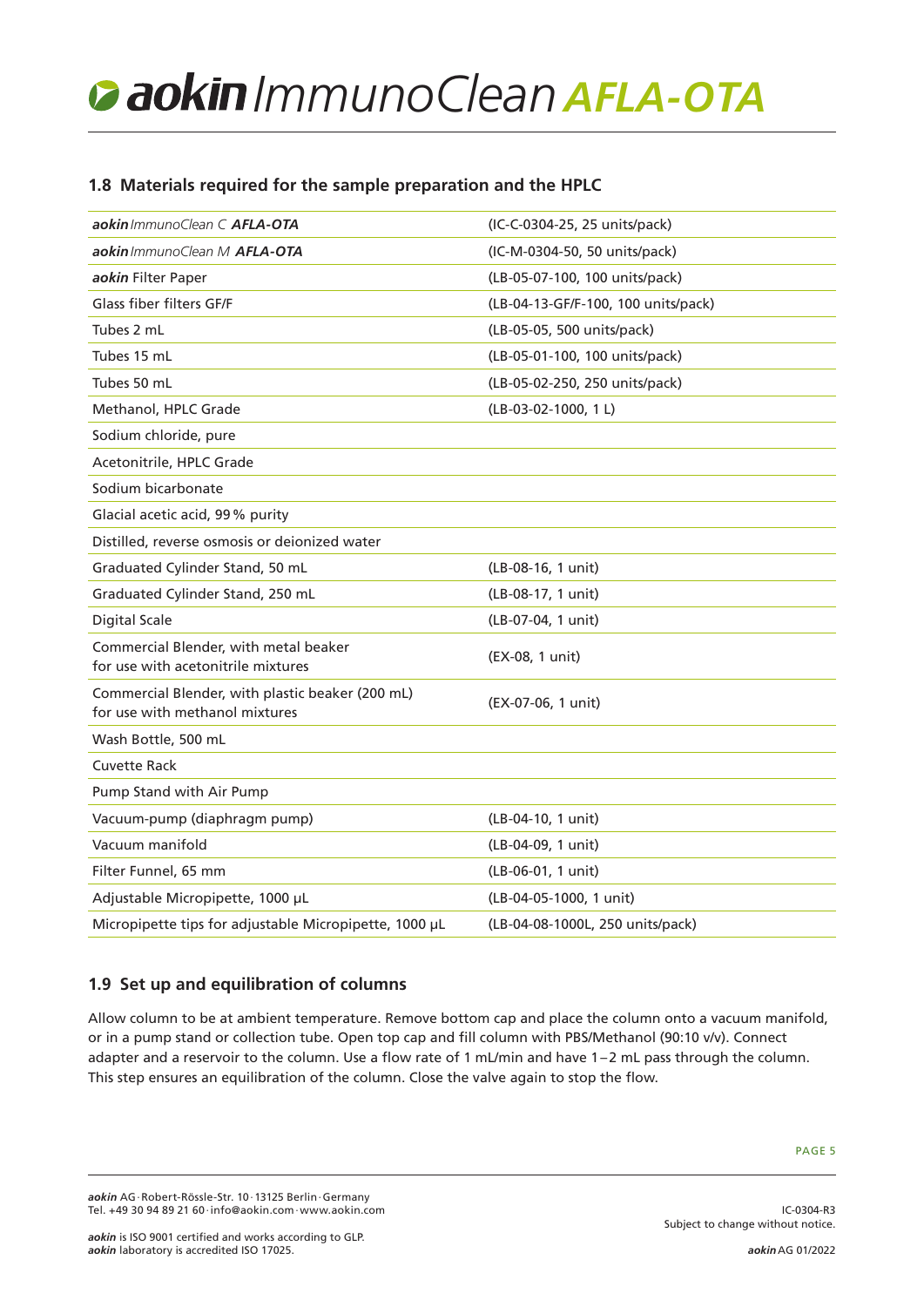# **2 Points of critical importance for reproducibility and recovery**

## **2.1 Representative sampling**

A representative sample is essential for accurate and reliable results. Samples should be collected and ground before taking a subsample. Contamination of mycotoxin may differ significantly within a single batch and from kernel to kernel.

### **2.2 Sample preparation**

Different procedures require different reagents. Please make sure that your protocol consists of the following points:

- Extract with high solvent ratio.
- Dilute to 10% solvent.
- Adjust to neutral pH.
- Remove all precipitation by glassfiber filtration using a 0.7 µm mesh size.
- Equilibrate column to room temperature, best by rinsing with wash buffer.
- Load column with flow rate of 1 mL/min.
- Wash column with wash buffer.
- Dry column by vacuum or air pressure.
- Apply 2 mL Methanol/1% Acetic acid. Incubate for 3 minutes by stopping flow. Apply 2 mL Methanol/1% Acetic acid. (Alternatively 100% methanol can be used.)
- Elute by vacuum or air pressure at 1 mL/minute or by back flushing with a syringe.
- Dilute with purified water.
- Quantify the concentration by comparing the sample peak height or area to the standard.

*aokinImmunoCleanAFLA*-*OTA* columns have been optimized for quantitative measurement of aflatoxins and ochratoxins in many commodities. Test methods vary in the amount of sample passed through the affinity column resulting in different limits of detection.

#### **General recommendation:**

- Perform test from beginning to end without interruptions.
- Load sample on column immediately after centrifugation.
- Mix the eluate in the cuvette very well before injecting eluate into HPLC.
- Avoid contact of any test reagents or solutions (such as acetonitrile, methanol or column eluate) with rubber or soft flexible plastic. These materials may leach chemicals into the sample.
- Maintain a slow and steady flow rate through the column during sample loading.
- Elute the column slowly, do an incubation step.

## **Example Procedures**

### **A1 Corn, grains and feed**

#### **Sample extraction:**

- Place 25g ground sample with 5 g salt (NaCl) into blender jar.
- Add to jar 100 mL Methanol/PBS buffer (80:20 v/v) or alternatively Methanol/Water.
- Cover jar and blend at high speed for at least 3.5 minutes.
- Remove cover and pour extract into fluted filter paper. Collect filtrate in a clean vessel.

PAGE 6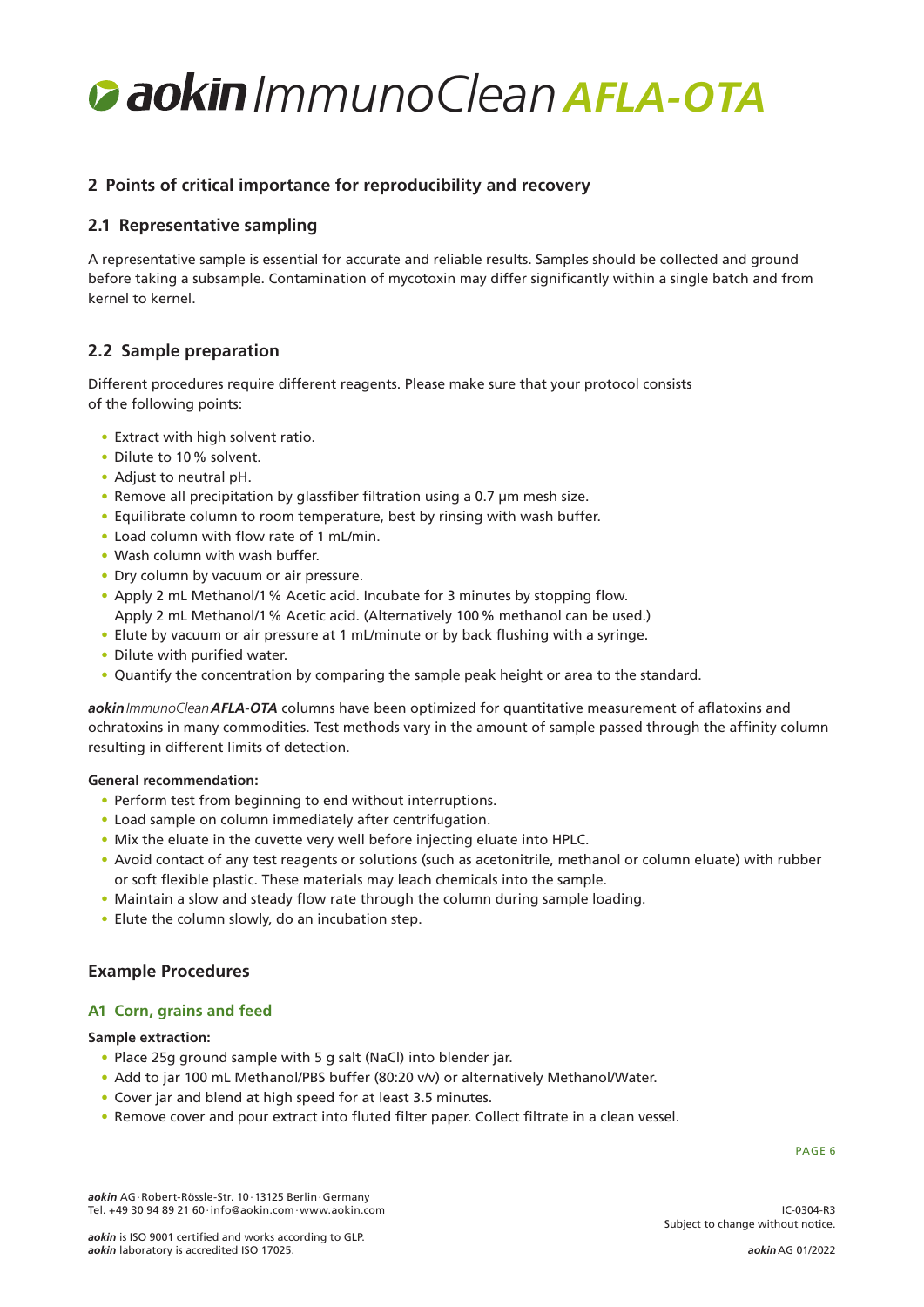#### **Dilution:**

- Transfer 2 mL filtered extract into another clean vessel.
- Dilute extract by adding 18 mL of PBS. Precipitation may take place.
- Check pH to be neutral, if required neutralize by adding small amounts of 2 M HCl or 2 M NaOH.
- Filter diluted extract through a glass microfibre filter into a clean vessel.

#### **Column chromatography:**

- Pass 10 mL filtered diluted extract completely through column at a rate of about 1 drops/second until air comes through column.
- Pass 20 mL of PBS through the column at a rate of about 2 drops/second.
- Dry column with air flow.
- Place new collection tube under the *aokinImmunoClean* column.

#### **Elution:**

- Add 1 mL methanol.
- Incubate for 3 minutes by stopping flow.
- Pass additional 2 mL methanol through the *aokinImmunoClean* column at a rate of 1 drop/second. Apply air flow to collect all liquid out of the column.
- Transfer a definite amount into a new vial and add destilled water to eluate 1:1 v/v.
- Inject 20 to 100 µl into HPLC.

### **A2 Nuts**

#### **Sample Extraction:**

- Weigh 25 g ground sample with 5 g salt (NaCl) and place in blender jar.
- Add to jar 100 mL Methanol/Water (80:20 v/v).
- Cover blender jar and blend at high speed for 5 minute.
- Remove cover from jar and pour extract into fluted filter paper. Collect filtrate in a clean vessel.

#### **Extract dilution:**

- Dilute 2 mL of extract with 18 mL of 10% Tween 20 in PBS. Mix well.
- Adjust to around pH 7.4 using 2 M sodium hydroxide.
- Filter diluted extract through glass microfibre filter into a clean vessel.

#### **Column chromatography:**

- Pass 10 mL of filtered diluted extract (10 mL = 25 g sample equivalent) completely through the *aokinImmunoClean* column at a rate of about 1–2 drops/second until air comes through column.
- Pass 20 mL of PBS through the column at a rate of about 2 drops/second.
- Repeat the washing once more until air comes through column.
- Place new collection tube under the *aokinImmunoClean* column.

#### **Elution:**

- Add 1 mL methanol.
- Incubate for 3 minutes by stopping flow.
- Pass additional 2 mL methanol through the *aokinImmunoClean* column at a rate of 1 drop/second. Apply air flow to collect all liquid out of the column.
- Transfer a definite amount into a new vial and add destilled water to eluate 1:1 v/v.
- Inject 20 to 100 µl into HPLC.

### **B Setup column**

- Connect *aokinICAdapter* and a 50 mL syringe barrel (best flow when bubble free).
- Place on vacuum manifold or pump stand.
- Flush with 2 mL PBS to ensure equilibration.

PAGE 7

IC-0304-R3

*aokin* AG·Robert-Rössle-Str. 10·13125 Berlin·Germany Tel. +49 30 94 89 21 60·info@aokin.com·www.aokin.com

Subject to change without notice.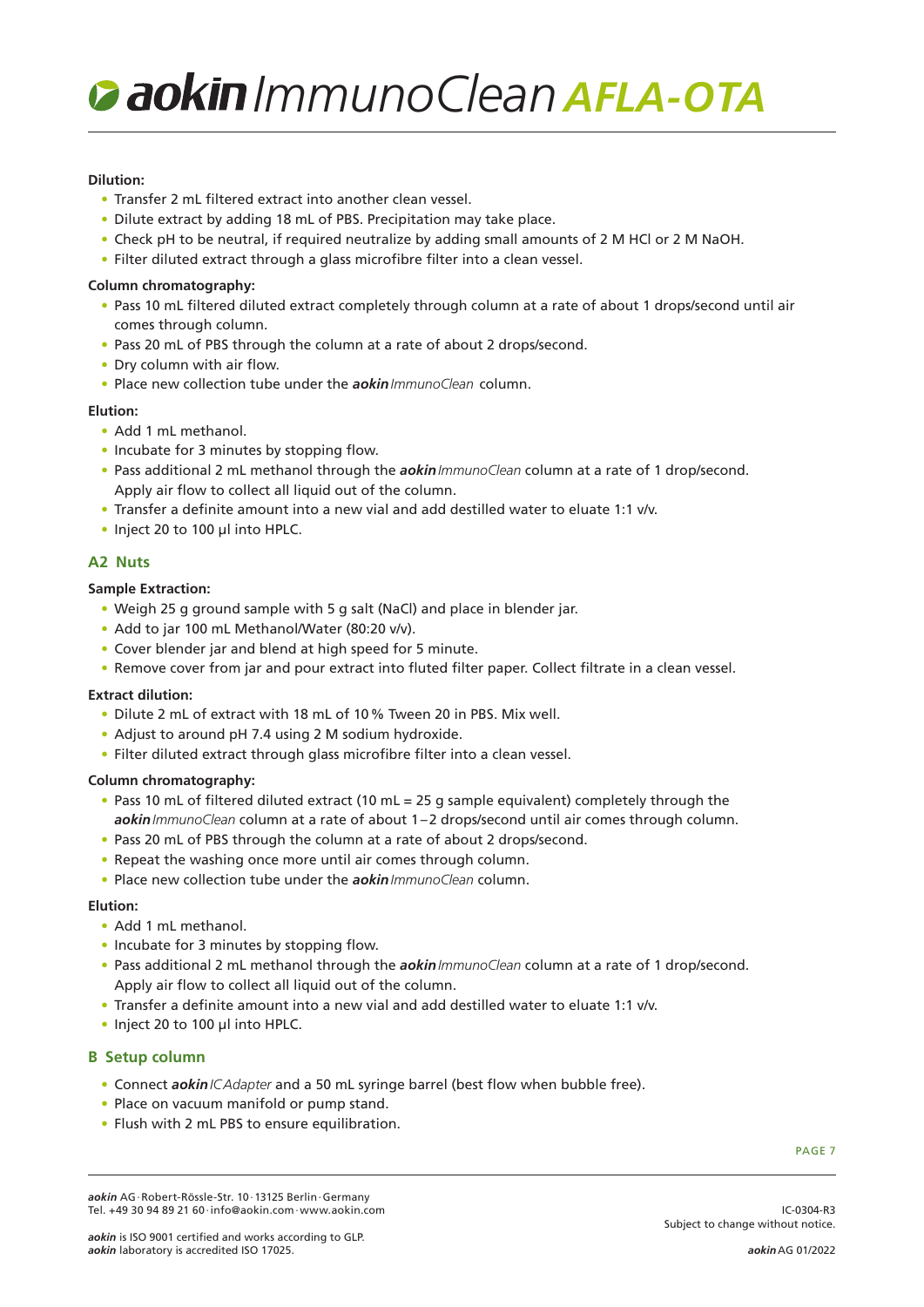### **C Recovery**

- Recovery of 80% mycotoxin tested in PBS buffer.
- Exact results are found in the attached data sheet.
- Test the recovery of *aokinImmunoClean* columns with your protocol and HPLC technique, and use a correction factor as determined.

#### **D Recommended HPLC conditions**

#### **Example 1**

- Derivatization: KOBRA Cell at 100µA setting
- Guard Cartridge: Inertsil ODS-3  $5 \mu m$ , 4 mm  $\times$  10 mm or equivalent
- Analytical Column: Inertsil ODS-3V 5  $\mu$ m, 4.6 mm  $\times$  150 mm or equivalent
- Mobile Phase: Solution A: Water/Methanol (55:45 v/v) Solution B: Water/Methanol (20:80 v/v) Add 119 mg potassium bromide and 350 µL 4 M nitric acid to 1 L of mobil phase A and B. Prepare fresh on day of analysis
- Flow rate: 0.8 mL/min
- Fluorescence Detector
- Column Heater 40 °C
- Injection volume: 100 uL
- Elution Order: G2, G1, B2 B1 OTA

**There are a number of equally suitable components that can be used for these examples.**

# Trouble shooting

### **3.1 Problem: Samples do not mix**

• If samples are very absorbent double the amount of extraction liquid and double the extract volume passed through the column to 20 mL keep the same sensitivity of your analysis system.

### **3.2 Problem: Overestimation**

• Check calculation for spiked sample and standard curve.

# **3.3 Problem: Underestimation**

- Check the extraction procedure.
- Make sure you use the correct dilution rate. Check pH to be neutral before loading the column.
- Control the flow rates and the incubation step for elution.
- Check calculations for spiked samples.
- Make sure to use the correct HPLC procedure.
- Check calculation for spiked sample and standard curve.
- Control the procedure with analyzing a reference matrix material.

IC-0304-R3

Subject to change without notice.